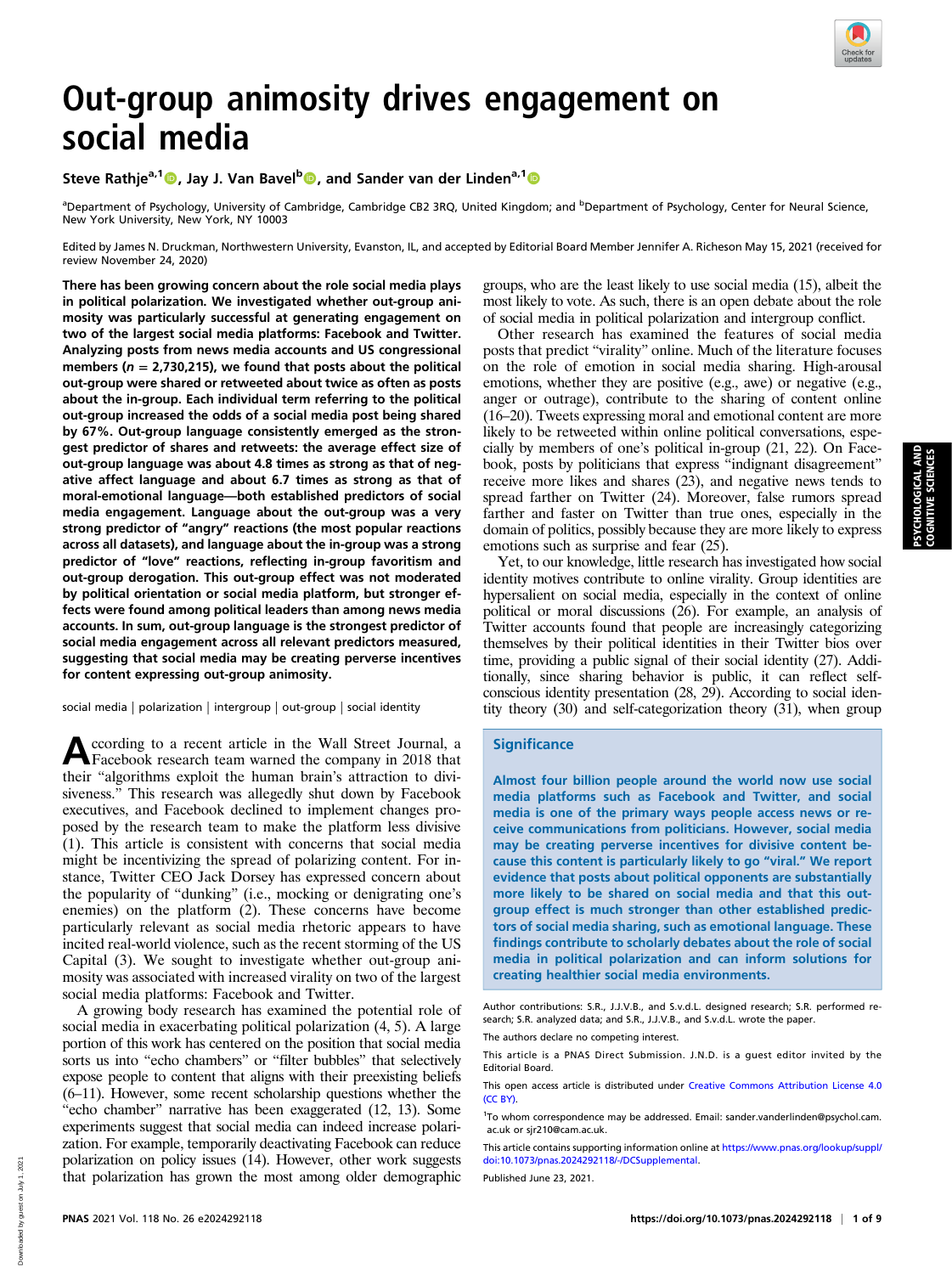identities are highly salient, this can lead individuals to align themselves more with their fellow in-group members, facilitating in-group favoritism and out-group derogation in order to maintain a positive sense of group distinctiveness (32). Thus, messages that fulfill group-based identity motives may receive more engagement online. As an anecdotal example, executives at the website Buzzfeed, which specializes in creating viral content, reportedly noticed that identity-related content contributed to virality and began creating articles appealing to specific group identities (33).

People may process information in a manner that is consistent with their partisan identities, prior beliefs, and motivations, a process known as motivated cognition (34–37). Scholars noted early on that the degree to which individuals identify with their political party "raises a perceptual screen through which the individual tends to see what is favorable to his [or her] partisan orientation" (38). Partisan motivations have been hypothesized to influence online behavior, such as the sharing of true and false news online (39, 40). Accordingly, we suggest that just as people engage in motivated cognition—processing information in a way that supports their beliefs—people may also engage in motivated tweeting (or sharing, liking, or retweeting), selectively interacting with and attending to content that aligns with their partisan identity motivations. There is already evidence suggesting that people selectively follow (41) and retweet (10, 42) in-group members at much higher rates than out-group members.

In polarized political contexts, out-group animosity may be a more successful strategy for expressing one's partisan identity and generating engaging content than in-group favoritism. Political polarization has been growing rapidly in the United States over the past few decades. Affective polarization, which reflects dislike of people in the opposing political party as compared to one's own party, has most strikingly increased (43), and ideological polarization may have increased as well (though this is still a topic of debate) (44). This growth in affective polarization is driven primarily by increasing out-party animosity (rather than increasing in-party warmth)—a phenomenon known as "negative partisanship" (45). According to recently released American National Election Studies data, affective polarization grew particularly steeply from 2016 to 2020, reaching its highest point in 40 y. Outparty animosity, more so than in-party warmth, has also become a more powerful predictor of important behaviors, such as voting behavior (46) and the sharing of political fake news (39). When out-party animosity is strong, partisans are motivated to distinguish themselves from the out-party (by, for instance, holding opinions that are distinct from the out-party) (47). While some research suggests that out-group cues might be more powerful than in-group cues (48), there is still debate about the extent to which partisan belief and behavior is driven by in-group favoritism versus out-group derogation (49). A limitation of prior research is that much of it is based on self-report surveys, and so it remains unknown how expressions of in-group favoritism or out-group animosity play out in a social media context—or whether one might be a more powerful contributor to virality than the other.

We investigated the role that political in-group and out-group language, as well as emotional language, play in predicting online engagement in a large sample of posts from news media accounts and US congressional members  $(n = 2.730,215)$ . We sought to examine this on both Facebook and Twitter since they are two of the world's largest and most influential social media companies and constitute around three billion users out of nearly four billion total social media users worldwide (50). Specifically, we were interested in 1) how political in-group and out-group language compared to other established predictors of social media engagement, 2) whether in-group or out-group language was a better predictor of shares and retweets, and 3) whether out-group terms were associated with negative emotions (as measured by the six Facebook "reactions"), and whether in-group terms were associated with positive emotions, reflecting patterns of out-party

derogation and in-group favoritism. Finally, 4) we wanted to see if these findings applied to both news sources and political leaders, who often have an outsized influence on social discourse as well as policy change.

## Results

To analyze these questions, we examined large datasets of tweets and Facebook posts from liberal media sources and conservative media sources (as defined by [https://www.allsides.com/media-bias/](https://www.allsides.com/media-bias/media-bias-ratings) [media-bias-ratings](https://www.allsides.com/media-bias/media-bias-ratings), see Materials and Methods and [SI Appendix](https://www.pnas.org/lookup/suppl/doi:10.1073/pnas.2024292118/-/DCSupplemental), [Fig. S3](https://www.pnas.org/lookup/suppl/doi:10.1073/pnas.2024292118/-/DCSupplemental)) as well as liberal (i.e., Democrat) and conservative (i.e., Republican) members of Congress. Specifically, we counted how many words in each tweet or Facebook post referred to 1) liberal, 2) conservative, or included 3) negative emotion, 4) positive emotion, or 5) moral-emotional language. To measure reference to a liberal or conservative, we use a list of the top 100 most famous Democrat and Republican politicians as defined by YouGov, a list of all the Democrat and Republican congressional members and a list of liberal and conservative identity terms (e.g., "left-wing," "conservative," or "far-right"), which have been used in prior research (27, 39). We also used previously validated dictionaries of negative affect, positive affect, and moral-emotional language (21, 51). Adapting prior methods used in similar studies (22), we fit regression models to examine how language about the out-group, language about the in-group, as well as language expressing various emotions (positive affect, negative affect, and moral-emotional language) predicted retweets and Facebook shares, controlling for various factors known to be correlated with retweet or sharing rate, such as whether a tweet is a retweet (for the Twitter datasets only), whether a message contained a URL or media, and how many followers or likes the account had. More details are in Materials and Methods. Data and code are available on the Open Science Framework (OSF) at <https://osf.io/py9u4/>.

Study 1: Major Media Outlets. In Study 1, we looked at liberal (e.g., New York Times, MSNBC) and conservative (e.g., Fox News, Breitbart) media accounts from Facebook ( $n = 599,999$  posts) and Twitter ( $n = 227,229$  posts). First, we looked at the effect of emotional language on message diffusion. Controlling for all other factors, each additional negative affect word was associated with a 5 to 8% increase in shares and retweets, except in the conservative media Facebook dataset, where it decreased shares by around  $2\%$  (exp(b) = 0.98, 95% CI = [0.98, 0.99],  $P < 0.001$ ). Positive affect language was consistently associated with a decrease in shares and retweet rates by about 2 to 11% across datasets. This largely replicates prior work on the negativity bias in news headlines (24, 52). Additionally, moral-emotional words consistently increased shares and retweets in all datasets by 10 to 17%, replicating prior work on the moral contagion effect with similar effect sizes and extending on this work by showing that moral contagion operates on multiple social media platforms, including Facebook (21).

To test our primary questions, we looked at how political ingroup language predicted diffusion. In the liberal news media accounts on Twitter, political in-group words were associated with increased retweet rate  $(\exp(b) = 1.10, 95\% \text{ CI} = [1.09,$ 1.12]). On Facebook, however, there was no equivalent effect of political in-group language  $(\exp(b) = 1.00, 95\% \text{ CI} = [0.99,$ 1.00]). In the conservative media Twitter accounts, political ingroup (conservative) words increased retweet rate  $(exp(b)$  = 1.23, 95% CI =  $[1.20, 1.26]$ ,  $P < 0.001$ ), and this effect was similar on Facebook ( $exp(b) = 1.37, 95\%$  CI = [1.35, 1.38]),  $P < 0.001$ ). In sum, political in-group words led to an estimated 0 to 37% increase in diffusion per word across all four media datasets.

We then looked at the effects of political out-group language. In the liberal media Twitter accounts, out-group language was a strong predictor of retweets  $(\exp(b) = 1.46, 95\% \text{ CI} = [1.44,$ 1.48]). This effect was similar on Facebook, with out-group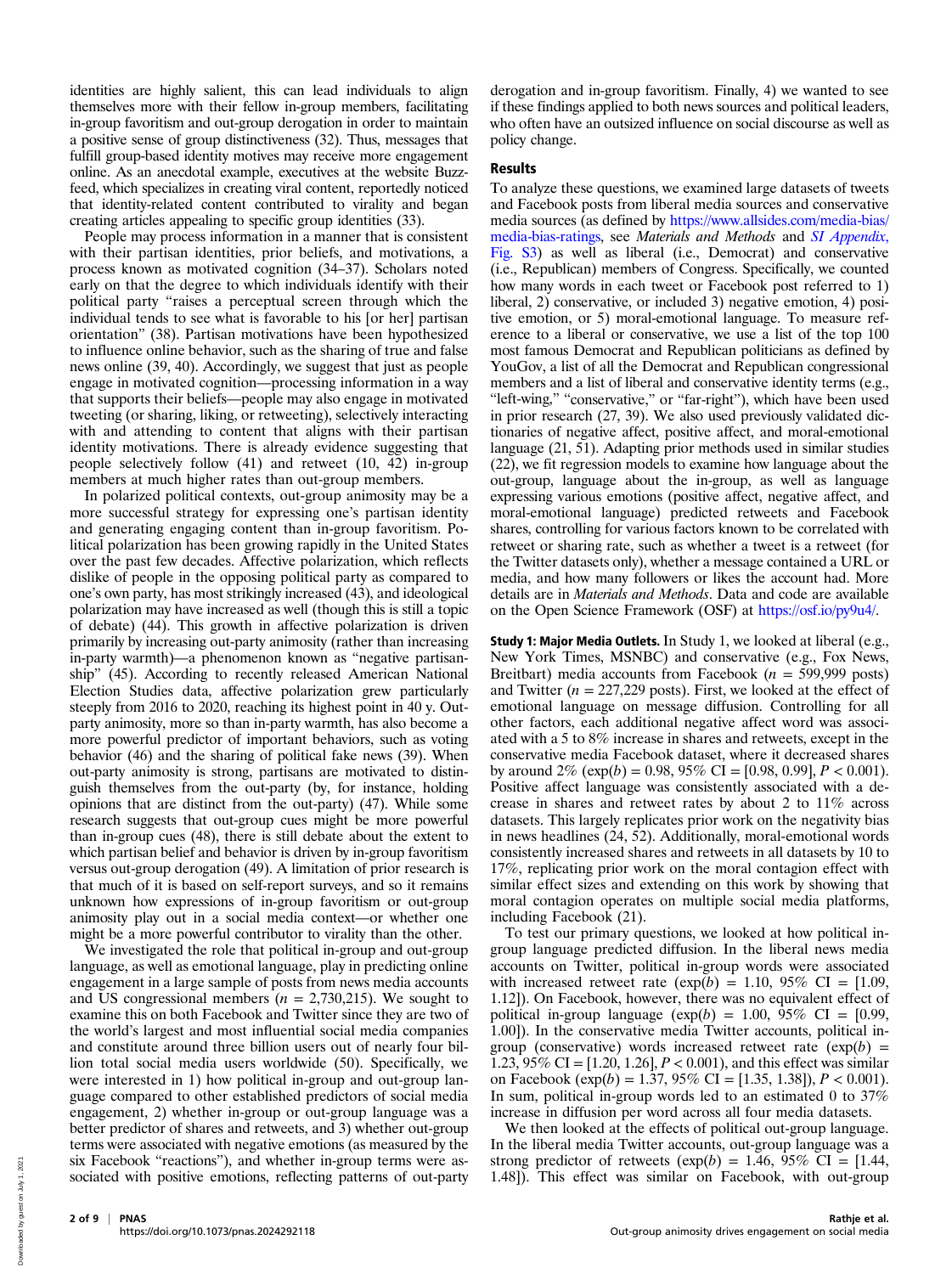language leading to increased shares ( $exp(b) = 1.57$ , 95% CI = [1.55, 1.58]). In the conservative media Twitter accounts, outgroup language increased retweet rate  $(\exp(b) = 1.29, 95\% \text{ CI})$  $=[1.26, 1.31], P < 0.001$ , and this effect was similar on Facebook  $(\exp(b) = 1.35, 95\% \text{ CI} = [1.34, 1.36], P < 0.001)$ . Thus, across datasets, out-group language led to a 35 to 57% increase in diffusion per additional out-group word.

Descriptively, the effect sizes of political out-group language are generally larger than those of in-group language and considerably larger than those of any of the emotional dictionaries. The full regression models are reported in *SI Appendix*[, Table S1](https://www.pnas.org/lookup/suppl/doi:10.1073/pnas.2024292118/-/DCSupplemental) and are plotted visually in Fig. 1. The results were similar when the control variables were removed (SI Appendix[, Table S3](https://www.pnas.org/lookup/suppl/doi:10.1073/pnas.2024292118/-/DCSupplemental)) and when the models were rerun with cluster-robust SEs with each media account representing a different cluster ([SI Appendix](https://www.pnas.org/lookup/suppl/doi:10.1073/pnas.2024292118/-/DCSupplemental), [Table S4](https://www.pnas.org/lookup/suppl/doi:10.1073/pnas.2024292118/-/DCSupplemental)). To further probe the importance of each predictor in the model, we calculated a relative importance analysis  $(SI$  Appendix[, Table S4](https://www.pnas.org/lookup/suppl/doi:10.1073/pnas.2024292118/-/DCSupplemental)). In each of the models, out-group words had the highest "lmg" values (an estimate of the  $\bar{R}^2$  contributed by each predictor) of all five of the key predictors. Thus, political out-group language appears to be the most powerful predictor of engagement of all factors measured.

We next assessed the valence generated by posts with political out-group language. We expected posts about the out-group to evoke negative emotions such as anger or outrage and posts about the in-group to evoke positive emotions. Examples of some of the most popular tweets and Facebook posts containing out-group terms are in Table 1. Descriptively, these posts appeared to be very negative. To assess the valence of these posts more systematically, we examined how out-group language predicted each of the six "reactions" (like, love, haha, sad, wow, and angry) available

on Facebook. We assumed that the "angry" reaction was a reasonable proxy for feelings of out-group animosity, outrage, and anger, and the "love" reaction was a reasonable proxy for feelings of in-group love. These results are plotted in Fig. 2, and full regression models are shown in SI Appendix[, Tables S6 and S7.](https://www.pnas.org/lookup/suppl/doi:10.1073/pnas.2024292118/-/DCSupplemental)

As expected, political out-group language was a very strong predictor of "angry" reactions for both liberals  $(\exp(b) = 3.33)$ , 95% CI = [3.30, 3.37],  $P < 0.001$ ) and for conservatives  $(\exp(b) =$ 1.83, 95% CI = [1.81, 1.85],  $P < 0.001$ ). Out-group words were also strong predictors of "haha" reactions for both groups  $(\exp(b)_{\text{liberals}} = 2.92, 95\% \text{ CI} = [2.90, 2.95], P < 0.001;$  $\exp(b)$ <sub>conservatives</sub> = 2.47, 95% CI = [2.45, 2.50], P < 0.001). Thus, posts about the out-group may generate engagement by inspiring negative emotions such as anger, outrage, or mockery. Strikingly, descriptive statistics (SI Appendix[, Table S9\)](https://www.pnas.org/lookup/suppl/doi:10.1073/pnas.2024292118/-/DCSupplemental) show that, on average, the angry reaction was the most popular of the six reactions for both liberals and conservatives in the news media accounts, consistent with the perspective that outrage is popular on online social networks (18). On the flip side, in-group words, as expected, strongly predicted love reactions for both liberals  $(\exp(\bar{b}) = 1.66, 95\% \text{ CI} = [1.64, 1.68], P < 0.001)$  and conservatives  $(\exp(b) = 2.26, 95\% \text{ CI} = [2.24, 2.26], P < 0.001).$ 

Study 2: Congress Members. In Study 2, we replicated the above results in a different context: tweets ( $n = 1,078,562$ ) and Facebook posts ( $n = 825,424$ ) by Democratic and Republican Congressional members. Given growing levels of polarization in Congress (53), and because political elites are often agenda setters who frame political debates and influence public opinion (54, 55), we thought this was an important additional context to investigate the virality of social media posts.



Fig. 1. Political out-group words were the strongest predictors of shares and retweets from both liberal and conservative news media accounts (A and B, respectively) and liberal and conservative congress member accounts (C and D, respectively) on Facebook and Twitter. By comparison, political in-group words, as well as measures of discrete emotions, such as positive emotion words, negative emotion words, and moral-emotional words, were relatively weak predictors of shares and retweets. Error bars represent 95% CI (though error bars are small).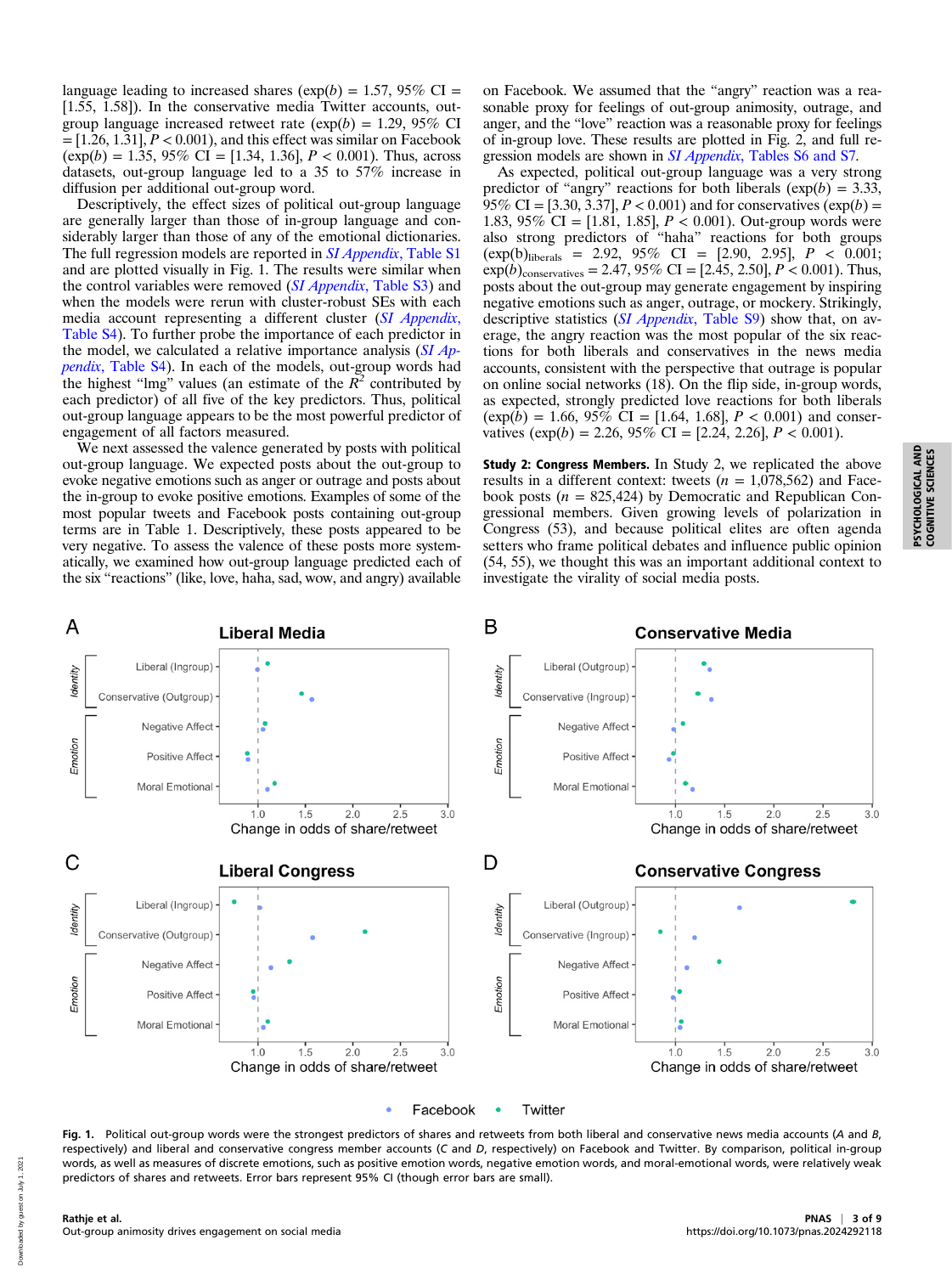#### Table 1. Example tweets and Facebook posts

| Dataset                | Liberal                                                                                                                                                                                           | Shares/<br>retweets | Conservative                                                                                                                                                                                                                               | Shares/<br>retweets |
|------------------------|---------------------------------------------------------------------------------------------------------------------------------------------------------------------------------------------------|---------------------|--------------------------------------------------------------------------------------------------------------------------------------------------------------------------------------------------------------------------------------------|---------------------|
| Media<br>(Facebook)    | BREAKING: PRESIDENT TRUMP HAS BEEN<br>IMPEACHED.                                                                                                                                                  | 82,886              | Reported Antifa Protester tries a sucker punch and<br>it doesn't go so well                                                                                                                                                                | 71,482              |
| Media<br>(Twitter)     | Vice President Mike Pence blatantly lied to reporters<br>about the trajectory of COVID-19 cases in<br>Oklahoma, where President Trump is scheduled to<br>hold a large campaign rally on Saturday. | 8.793               | Every American needs to see Joe Biden's latest brain<br>freeze.                                                                                                                                                                            | 15,354              |
| Congress<br>(Facebook) | Donald Trump has lied more than 3,000 times since<br>taking office but Republicans refuse to say Trump is<br>a liar. What's going on?                                                             | 29.737              | Democrats just passed a bill that would make it<br>harder for American innovators to develop a<br>COVID-19 vaccine. Here's what you need to know:                                                                                          | 10,354              |
| Congress<br>(Twitter)  | <b>Republicans</b> are saying they are being barred from<br>the "secret" hearings. But here's a list of every<br>Republican who is allowed into the hearings.                                     | 41,541              | RT to tell Chuck Schumer and Nancy Pelosi to STOP<br>blocking critical funding for small businesses. The<br>Paycheck Protection Program is about to run out of<br>money—millions of jobs are hanging in the balance.<br>Congress MUST ACT! | 37,872              |

Examples of some of the most popular posts from each dataset, along with their shares and retweets at the time of data collection. Political out-group language is bolded.

First, we looked at the effect of emotional language on virality. Negative affect language consistently increased retweet rate and shares across all datasets by 12 to 45% per negative affect word, with the effect size being largest in the conservative Twitter dataset  $(\exp(b) = 1.45, 95\% \text{ CI} = [1.44, 1.45], P < 0.001)$ . Similarly, moral-emotional language had a consistent positive effect across all datasets, increasing retweets and shares by roughly 5 to 10%. Positive affect language slightly decreased shares by roughly 2 to 5%, except in the conservative Twitter accounts  $(\exp(b) =$ 1.04, 95\% CI = [1.04, 1.05],  $P < 0.001$ ). Replicating the results from Study 1, negative language and moral-emotional language were once again positively associated with diffusion, whereas positive affect language was negatively associated with it.

Next, we again looked at the effects of political in-group language. In the liberal congressional accounts, political in-group language decreased retweet rate on Twitter ( $exp(b) = 0.75, 95\%$ )  $CI = [0.75, 0.75], P < 0.001$  and only slightly increased shares on Facebook (exp(b) = 1.02, 95% CI = [1.01, 1.03],  $P < 0.001$ ). Similarly, in the conservative dataset, political in-group language decreased retweet rate on Twitter ( $exp(b) = 0.85$ ,  $95\% = [0.84,$ 0.85],  $P < 0.001$ ) and slightly increased shares on Facebook  $(\exp(b) = 1.20, 95\% = [1.19, 1.20], P < 0.001)$ . In sum, political in-group language led to a mixed pattern of results across all four congressional datasets.

Replicating our findings with media accounts, political outgroup language was a very large predictor of retweets in the liberal congressional Twitter accounts ( $exp(b) = 2.13$ ), 95% CI = [2.11, 2.15],  $P < 0.001$ ) and of shares in the liberal congressional Facebook accounts (exp(b) = 1.58, 95% CI = [1.57, 1.59],  $P$  < 0.001). The same was true in the conservative congressional Twitter accounts  $(\exp(b) = 2.80, 95\% \text{ CI} = [2.77, 2.84], P < 0.001)$ and Facebook accounts ( $exp(b) = 1.65$ , 95% CI = [1.64, 1.67], P < 0.001). This effect translates into an estimated 65 to 180% increase in the odds of being shared per out-group word across datasets. Descriptively, these effect sizes are very large and larger than those found in the news media accounts. This might be due to the fact that members of Congress are explicitly identified with a political party and have a large partisan following.

To further explore the importance of political out-group lan-guage, we conducted another relative importance analysis ([SI](https://www.pnas.org/lookup/suppl/doi:10.1073/pnas.2024292118/-/DCSupplemental) Appendix[, Table S13\)](https://www.pnas.org/lookup/suppl/doi:10.1073/pnas.2024292118/-/DCSupplemental). In each model, out-group language had the highest estimated  $R^2$  ("lmg") value compared to the other key predictors (political in-group, negative, positive, and moralemotional language). In other words, it was once again the most important predictor in each model.

When examining different types of engagement (e.g., the six Facebook reactions, reference SI Appendix[, Tables S17 and S18](https://www.pnas.org/lookup/suppl/doi:10.1073/pnas.2024292118/-/DCSupplemental) for more detail), we once again saw similar patterns to media outlets. Posts about the out-group strongly predicted negative reactions, such as "angry" reactions, for both liberals  $(\exp(b) =$ 2.24, 95% CI =  $[2.22, 2.25]$ ,  $P < 0.001$ ) and for conservatives  $(\exp(b) = 1.68, 95\% \text{ CI} = [1.67, 1.69], P < 0.001)$ . On the other hand, posts about the political in-group predicted "love" reactions for both liberals ( $\exp(b) = 1.23, 95\%$  CI = [1.22, 1.24], P < 0.001) and for conservatives  $(\exp(b) = 1.32, 95\% \text{ CI} = [1.31,$ 1.33],  $P < 0.001$ ). Descriptive statistics (*SI Appendix*[, Tables S19](https://www.pnas.org/lookup/suppl/doi:10.1073/pnas.2024292118/-/DCSupplemental) [and S20](https://www.pnas.org/lookup/suppl/doi:10.1073/pnas.2024292118/-/DCSupplemental)) again found that the angry reaction was generally the most popular reaction, although the "love" reaction slightly surpassed the angry reaction in popularity in the conservative dataset.

Internal Meta-Analysis. To estimate the average effect sizes across all eight datasets, we conducted a series of internal meta-analyses (Fig. 3A and *SI Appendix*[, Table S22](https://www.pnas.org/lookup/suppl/doi:10.1073/pnas.2024292118/-/DCSupplemental)). We computed a randomeffects meta-analysis (because we expected this effect to vary across contexts) and used the Dersimonian–Laird estimator. Across datasets, each political out-group word increased the odds of a retweet or share by about 67% (estimated  $exp(b) = 1.67, 95%$  $CI = [1.43, 1.69], P < 0.001$ . \* Political in-group language, on the other hand, did not have a statistically significant effect on shares and retweets (exp(b) = 1.05, 95% CI = [0.90, 1.22],  $P = 0.563$ ). Negative affect language increased diffusion by about 14% per word  $(\exp(b) = 1.14, 95\% \text{ CI} = [1.05, 1.24]$ , moral-emotional language increased diffusion by  $10\%$  per word (exp(b) = 1.10, 95% CI =  $[1.07, 1.13]$ ,  $P < 0.001$ ), and positive affect language decreased diffusion by about 5% per word ( $\exp(b) = 0.95, 95\%$ )  $CI = [0.93, 0.98], P < 0.001$ .

To put these effect sizes in context, the average percent increase in shares of political out-group language was about 4.8 times as large as that of negative affect language and about 6.7 times as large as that of moral-emotional language. While one might expect words that have clear political content (e.g., names of specific politicians) to be more predictive of social media shares than words that refer to general emotions (e.g., adjectives such as "bad"), this large effect size is notable, because negative emotion and moral-emotional language are well-established predictors of

<sup>\*</sup>Using different estimators for the meta-analysis did not yield different results. For instance, using the Empirical Bayes estimator led to the following estimated effect size:  $exp(b) = 1.67$ , 95% CI = [1.40, 2.00],  $P < 0.001$ , which is the same effect size with a slightly larger CI.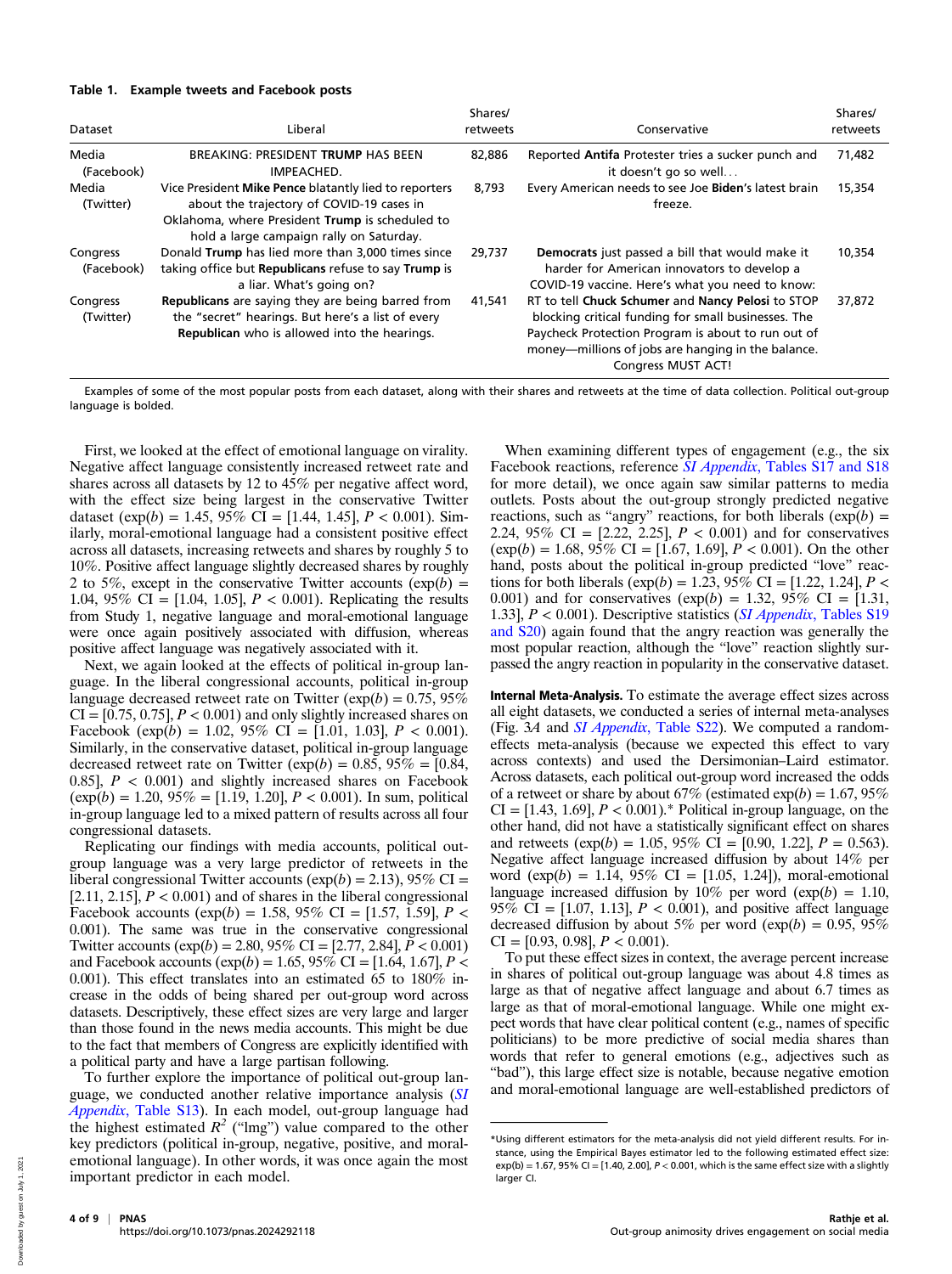

**Liberal Words Conservative Words** 

Fig. 2. In-group and out-group words predicted different types of engagement in both the liberal and conservative news media accounts (A and B, respectively) and congress accounts (C and D, respectively). Political out-group words were strong predictors of shares, comments, "haha," and "angry" reactions, whereas in-group words were strong predictors of "love" reactions. Reactions are shown as they are shown on the Facebook and Twitter platforms (from Top to Bottom: share, comment, like, heart, haha, wow, sad, angry, retweet, and favorite). Error bars represent 95% CI (though error bars are small).

diffusion on social networks (19, 21, 22, 52) and have been the main focus of prior work looking at social media diffusion. Here, we show that the use of out-group terms (but not in-group terms) is a much stronger predictor of diffusion than various measurements of moral or emotional language.

We then analyzed a set of moderator variables in the metaanalysis. The effect of political out-group language on diffusion was not moderated by political orientation ( $exp(b) = 0.98, 95\%$ )  $CI = [0.75, 1.30], P = 0.187$  nor by social media platform  $(exp(b) = 1.20, 95\% \text{ CI} = [0.91, 1.58], P = 0.910)$ . However, it was moderated by whether the tweets came from members of Congress as opposed to news media accounts  $(exp(b) = 1.39,$ 95% CI = [0.91, 1.58],  $P < 0.018$ .<sup>†</sup> Thus, we did not detect any ideological asymmetries in the internal meta-analysis nor did we find any key differences between social media platforms. However, the effect was clearly stronger among politicians than in the news media accounts, possibly because of the more explicitly partisan rhetoric of political leaders. The estimated effect size for the media datasets only was  $\exp(b) = 1.41, 95\% \text{ CI} = [1.30,$ 1.54],  $P < 0.001$  (a 41% increase) and the estimated effect size

for the Congress datasets was  $exp(b) = 1.99, 95\% \text{ CI} = [1.53,$ 2.58],  $P < 0.001$  (a 99% increase).

Because this analysis focused on the effect of each additional out-group word, we also conducted additional analyses where we examined how much a post with at least one out-group term diffused compared to a post with at least one in-group term, controlling for all the same relevant variables. Posts with both ingroup and out-group terms, as well as posts with no in-group and out-group terms, were excluded from this analysis. Thus, we could directly compare how much posts about only the out-group (coded as 1) diffused compared to posts about only the in-group (coded as 0), following the methods of past research that have looked at how the diffusion of false news compares to true news (25). When meta-analyzed across all eight datasets, posts with at least one out-group word were more than twice as likely to be shared than posts with at least one in-group word (estimated  $exp(b) = 2.32, 95\% \text{ CI} = [1.57, 2.47], P < 0.001)$  (a  $132\%$ increase).

We also conducted internal meta-analyses using the same methods to report average effect sizes for each of the Facebook reactions (Fig. 3B). While all reactions are shown in Fig. 3, we focused specifically on "anger" and "love" reactions, as these most clearly indicate out-group animosity or in-group love. Outgroup language was a very large predictor of the "angry" reaction across datasets  $(\exp(b) = 2.19, 95\% \text{ CI} = [1.68, 2.84], P < 0.001),$  PSYCHOLOGICAL AND COGNITIVE SCIENCES

PSYCHOLOGICAL AND<br>COGNITIVE SCIENCES

<sup>&</sup>lt;sup>†</sup>For the moderation analysis, liberal was coded as 1, conservative was coded as 0, Twitter was coded as 1, Facebook was coded as 0, Congress was coded as 1, and media was coded as 0.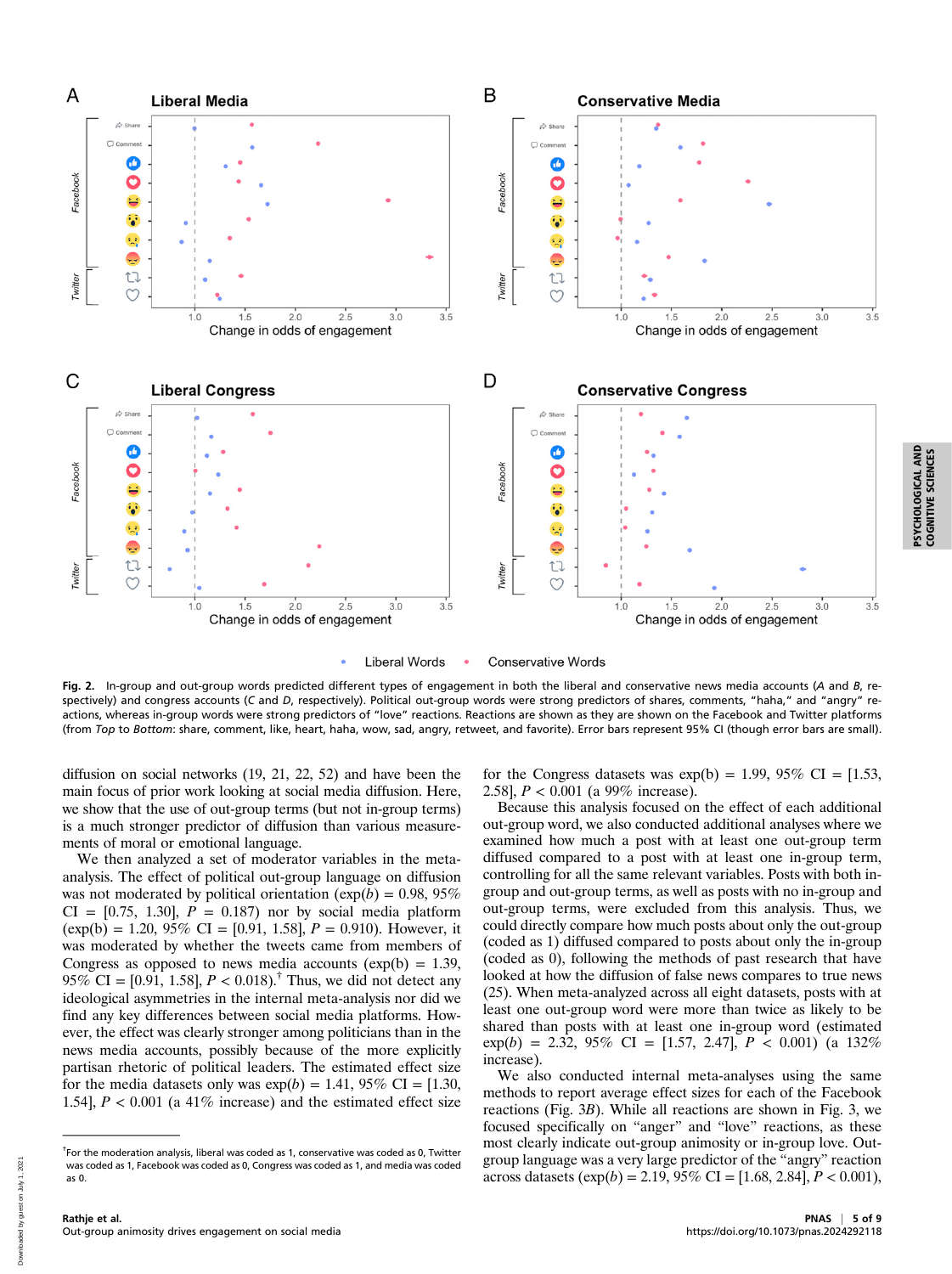

Fig. 3. In A, the meta-analyzed effect sizes across all eight datasets are shown. The effect size of political out-group language was 4.7 times as large as that of negative affect language and 6.7 times as large as moral-emotional language. In B, the meta-analyzed effect sizes of in-group and out-group language on each of the Facebook reactions are shown. In-group language predicted "love" reactions, whereas out-group language strongly predicted "angry" reactions.

but in-group language was only marginally associated with the "angry" reaction  $(\exp(b) = 1.18, 95\% \text{ CI} = [0.99, 0.42], P = 0.07)$ . Furthermore, in-group language was strongly associated with the "love" reaction across datasets  $(\exp(b) = 1.57, 95\% \text{ CI} = [1.24,$ 2.00],  $P < 0.001$ ), whereas out-group language was not associated with the "love" reaction (exp(b) = 1.15, 95% CI = [1.00, 1.33],  $P = 0.059$ . Thus, out-group language appears to reflect outgroup derogation, whereas in-group language reflects in-group favoritism. Furthermore, the effect size of out-group language predicting "angry" reactions was more than twice as big as the effect size of in-group language predicting "love" reactions, once again showing an out-group bias.

We wanted to test whether the effect of political out-group language was not driven by any specific words in particular (e.g., "Trump"). To examine this, we repeated our analysis with each of the three subdictionaries that made up the political out-group language dictionary: 1) the dictionaries of the Democratic and Republican "identity" terms (i.e., "Democrat," "right-wing," or "leftist"), 2) lists of the top 100 Democratic and Republican politicians as ranked by YouGov, along with their Twitter handles (or Facebook page names on Facebook), and 3) lists of all liberal and conservative congressional members, along with their Twitter handles (or Facebook page name on Facebook). We then meta-analyzed these results across all eight datasets.

Looking only at the "identity" terms, political out-group language led to an estimated 91% increase in the odds of being shared per word  $(\exp(b) = 1.91, 95\% \text{ CI} = [1.38, 2.64], P < 0.001)$ . An additional word from the top 100 most famous politicians dictionary led to an estimated  $82\%$  increase in the odds of being shared (exp(b) = 1.82, 95% CI = [1.53, 2.17],  $P < 0.001$ ). Lastly, each additional word from the list of out-group congressional members led to a 43% increase in shares  $(\exp(b) = 1.43, 95\% \text{ CI} =$ [1.23, 1.66],  $P < 0.001$ ). In other words, whether referring to a general identity term, a famous politician, or a member of Congress, out-group language is a very strong predictor of diffusion. This helps validate that this phenomenon is not dependent on any one specific dictionary and is robust across specifications. The slightly smaller effect size of out-group congressional words may be due to the fact that many congressional members are not as widely known as the most famous politicians. Because of this, including the full list of congressional members in the main analysis may have led to a conservative estimation of the true effect size.

### **Discussion**

Across 2,730,215 total observations from Facebook and Twitter, we find that posts about the political out-group are consistently more likely to be shared than those about the political in-group. The effect of out-group language was the most important predictor of sharing behavior in posts from both news media accounts and politicians—considerably stronger than the effects of political in-group language or various discrete emotions, which have previously been the main focus when assessing what makes content go "viral" online (17, 26, 56). To contextualize this large effect, the percent increase in estimated shares associated with out-group language was 4.8 times as big as that of negative affect language and 6.7 times as big as that of moral-emotional language—previously established predictors of message diffusion online.

This out-group effect was also robust against different ways of operationalizing the out-group, suggesting that this pattern of results is not primarily driven by the mention of specific terms or particularly divisive politicians, such as Donald Trump. The effect was not moderated by political orientation or by social media platform when we measured findings in an internal metaanalysis. However, the effect of out-group language was considerably stronger among politicians than in the news media accounts, perhaps because of the more explicitly partisan rhetoric among political elites (57, 58) and their followers. Additionally, given prior concerns that much of social media research focuses predominantly on Twitter due to the relatively easy accessibility of Twitter data (4), it is notable that similar patterns were found on both Twitter and Facebook.

Political in-group and out-group language also generated distinctly different forms of engagement, reflecting clear patterns of in-group favoritism and out-group derogation. For instance, out-group language strongly predicted "angry" reactions (as well as "haha" reactions, comments, and shares), and in-group language strongly predicted love reactions. Though, notably, outgroup language was about twice as strong a predictor of "angry" reactions as in-group words were of "love" reactions. Thus, posts about the out-group may be so successful because they appeal to emotions such as anger, outrage, and mockery. Indeed, the "angry" reaction was the most popular reaction on Facebook in seven of the eight datasets analyzed.

This research is consistent with prior research showing that expressions of moral outrage (which involve emotions such as anger or disgust) are particularly likely to go viral (18, 26), but it expands on that work by illuminating the role of out-group animosity in eliciting outrage. The current research reveals the key role that out-group identity language played in predicting sharing behavior above and beyond emotional words alone. In fact, in [SI](https://www.pnas.org/lookup/suppl/doi:10.1073/pnas.2024292118/-/DCSupplemental) Appendix[, Tables S6, S7, S17, and S18](https://www.pnas.org/lookup/suppl/doi:10.1073/pnas.2024292118/-/DCSupplemental), we found that emotional language was weakly associated with the various Facebook reactions, suggesting that out-of-context emotional language used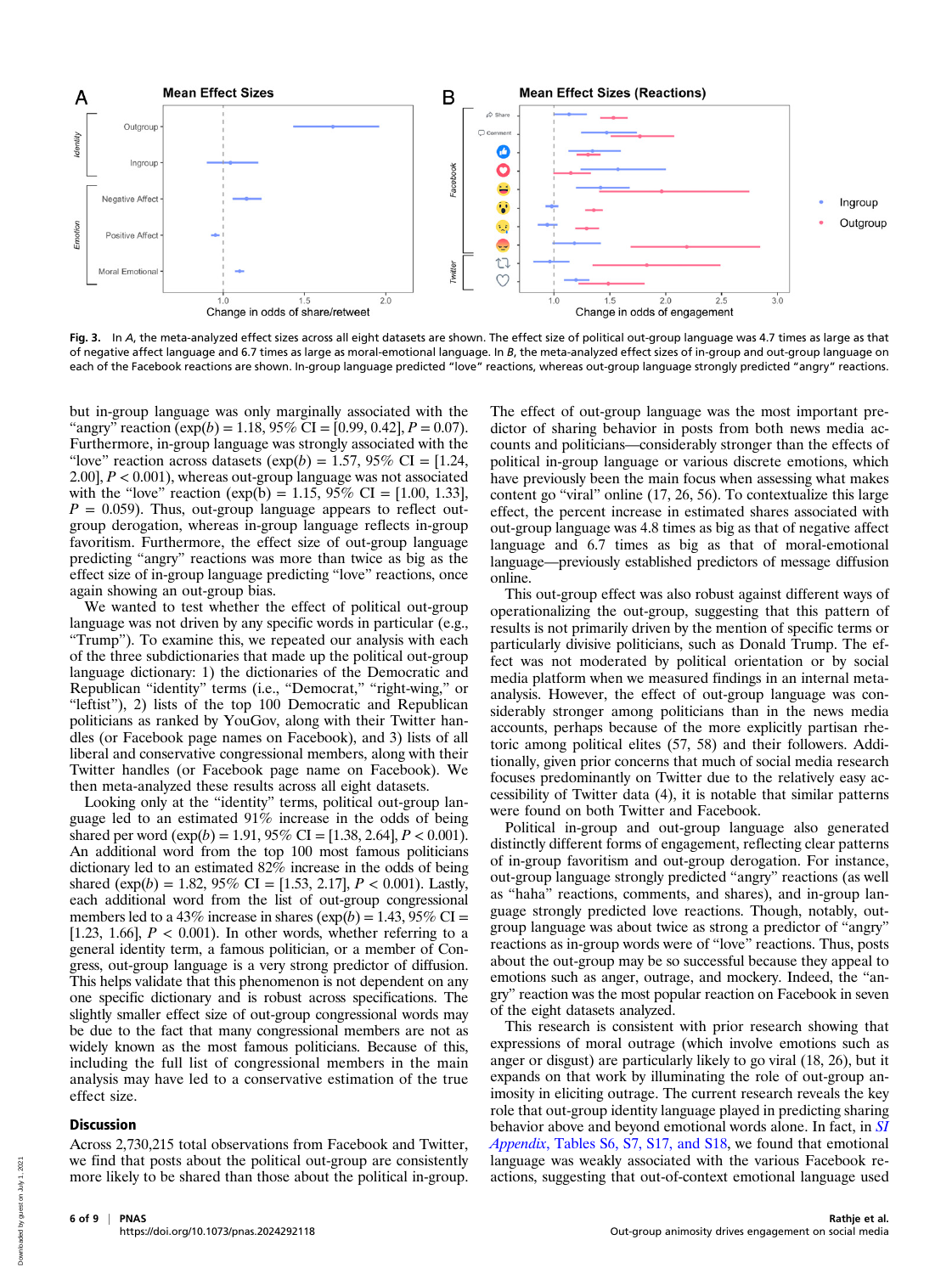in a post may not be the most precise way to measure actual emotions evoked by a social media post.

These results demonstrate how the predictions of social identity theory play out in a modern social media context (see ref. 24). As expected, posts that appeal to identity-based motives tend to receive more engagement in online social networks. Additionally, there is also a strong asymmetry such that out-group negativity is stronger than in-group positivity, reflecting the current state of negative partisanship in the United States (45, 46). These results also expand on prior work on the motives behind social media sharing. Social media sharing often reflects a desire to maintain a positive self-presentation (17, 29). This can lead to different outcomes depending on the context, social norms, and design features of one's online network (59), since strategies to maintain a positive self-image may differ by context (26, 60). While many studies find a negativity bias in online sharing (19, 52), there are some contexts where positive content is shared more often. For instance, the New York Times most emailed list tends to have more positive content (29, 56), as do viral articles about science (56). However, in online contexts where political identity is highly salient, and where political conflict is driven by negative partisanship, the best way to maintain an image of a good in-group member and to distinguish oneself from the out-group may be to share expressions of out-party animosity (47). Additionally, other work has found that words that predict virality (such as moral or emotional words) are prioritized in early visual attention (61). Political identityrelevant content may also be similarly attention grabbing, especially when political conflicts have become excessively negative and moralized (46).

While much of the literature on social media and political polarization has focused on the formation of echo chambers, the finding that social media amplifies out-group animosity might be more concerning than the formation of echo chambers alone. Even if people are exposed to more cross-partisan content than expected (6, 12), our findings suggest that opposing views on social media may be excessively negative about one's own side. This may help explain why exposure to opposing views on Twitter can actually increase political polarization (62). Thus, the severity of online echo chambers appears to be a less important issue than the kind of content that tends to surface at the top of one's feed, since exposure to divisive in-party or out-party voices is unlikely to be productive. While future experimental work is needed to examine the consequences of these trends, the amplification of divisive posts on social media—from both inparty and out-party sources—may be playing a role in rising political polarization.

This big data approach comes with many benefits, such as allowing us to understand how political identity contributes to engagement with online content and thus has high ecological validity. However, this approach also comes with several limitations. While these results may be consistent with theoretical predictions, they are correlational, and further experimental work should be conducted to determine causation and help clarify why content about out-group identities is engaging in online political conversations. Additionally, while we found this effect among contexts on two of the largest social media platforms, we were unable to follow up certain important questions, such as who is producing this engagement, due to data access limitations.

It is important to note that the data we observed are likely reflective of a specific time frame, namely the years leading up to the 2020 election. Since the language of political elites can change depending on which party is in power (63), and the United States is at historically high levels of polarization (44), it is unclear whether these results would generalize to different time periods or nations. It is also unclear how algorithmic choices on the part of Facebook or Twitter might contribute to the amplification of outgroup animosity, since social media companies are not transparent about how their algorithms work. Despite these drawbacks, this study reveals a consequential trend playing out within two of the most influential social networks, inspiring many questions for future research.

This research is also important on a practical level. Social media is encroaching on more aspects of our lives, becoming one of the main ways in which people consume news and interact with politicians (64). Since the social media ecosystem operates as an attention economy (65) whereby users, politicians, and brands fight for attention and engagement, understanding what drives virality is crucial. Virality can contribute to the success of a social movement, business, or political campaign (20), so people have strong incentives to generate viral, engaging content. Virality is also essential for social media companies, as the business model of social media is grounded in generating engagement with the platform, which leads to advertising revenue. When the chief goal is virality, this may create negative externalities in the form of polarizing, hyperpartisan, or false content. Indeed, false political news tends to be highly negative about the outgroup (39), so our findings may be relevant to the viral spread of misinformation online. Content expressing out-group animosity may be good at generating superficial engagement while ultimately harming individuals, political parties, or society in the long-term.

The design structure of social media platforms may be creating perverse incentives for polarizing content when users do not truly want this. For instance, people report that they do not want political leaders to express partisan animus (66), but our results suggest this content receives the most engagement. As further illustration of these perverse incentives, the New York Times reported on internal research from Facebook finding that posts that users rated as "bad for the world" received more engagement. When Facebook tested a feature to down-rank posts that were rated as "bad for the world," engagement decreased, and Facebook ultimately chose not to approve the feature (67). Thus, social media companies may be reluctant to implement features that could reduce polarization due to their strong financial incentives to maintain user engagement.

## Conclusion

Understanding the factors that make social media posts go "viral" online can help to create better social media environments. While social media platforms are not fully transparent about how their algorithmic ranking system works, Facebook announced in a post titled "Bringing People Closer Together" that it was changing its algorithm ranking system to value "deeper" forms of engagement, such as reactions and comments (68). Ironically, posts about the political out-group were particularly effective at generating comments and reactions (particularly the "angry" reaction, the most popular reaction across our studies). In other words, these algorithmic changes made under the guise of bringing people closer together may have helped prioritize posts including out-group animosity. In addition to informing algorithmic changes (69), this research might inform other design changes (70), or policy changes that can be implemented to improve social media conversations, as well as future research on the role of social identity in online engagement. Amid widespread discussion that social media may be contributing to discord and polarization, our work reveals how out-group animosity predicts virality in two of the largest social networks.

#### Materials and Methods

All methods were approved by the University of Cambridge Research Ethics Committee. For Study 1, we collected tweets from several news media accounts across the political spectrum using the R package "rtweet" and the Twitter API (application programming interface). After collecting up to 3,200 of the most recent tweets from each account (the total amount permitted by the Twitter API), we were left with a total of 227,229 total tweets for analysis. These news media accounts were chosen because they were classified by the All Sides Media Bias Chart ([SI Appendix](https://www.pnas.org/lookup/suppl/doi:10.1073/pnas.2024292118/-/DCSupplemental), Fig. S3), which aims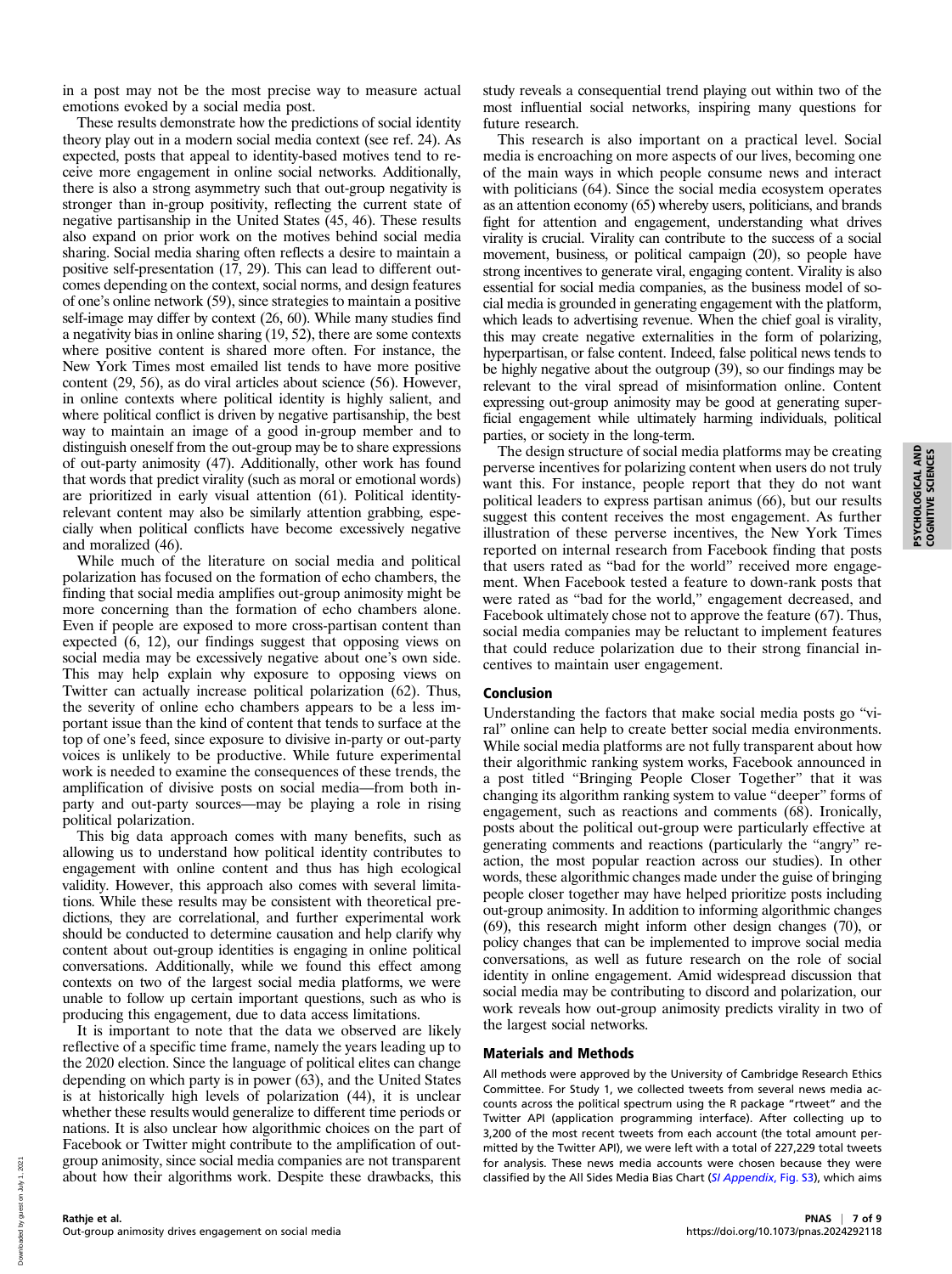to identify the political bias of various news sources. This allowed us to split the dataset into tweets from liberal ( $n = 143,702$ ) and conservative ( $n =$ 83,527) media sources. In Study 2, we analyzed tweets from all members of Congress (up to 3,200 tweets per member). We split the dataset into tweets from Democratic ( $n = 747,675$ ) and Republican ( $n = 611,292$ ) US congressional members.

Facebook data were retrieved through a partnership with Crowdtangle, a tool owned by Facebook that aggregates data from public pages, and Social Science One, an organization that forms partnerships with industry and social science researchers. Using the Crowdtangle platform, we created lists of the same liberal and conservative media accounts from [https://www.allsides.com/](https://www.allsides.com/media-bias/media-bias-ratings) [media-bias/media-bias-ratings](https://www.allsides.com/media-bias/media-bias-ratings) and downloaded the 300,000 most recent posts from these lists of media accounts. We also used official lists assembled by the Crowdtangle staff of the current Democrat and Republican US House of Representative and Senate Members. After combining the downloaded lists of the US House of Representatives and US Senate, we were left with 366,842 liberal Congress Facebook posts and 458,582 conservative Congress Facebook posts. All data were retrieved during 2020, and the majority of the observations for the media accounts range from 2018 to 2020 and range from 2016 to 2020 in the congressional accounts. More information about the exact timeline that the tweets and Facebook posts reflect is in [SI Ap](https://www.pnas.org/lookup/suppl/doi:10.1073/pnas.2024292118/-/DCSupplemental)pendix[, Fig. S2.](https://www.pnas.org/lookup/suppl/doi:10.1073/pnas.2024292118/-/DCSupplemental) Data and code are available on the OSF at [https://osf.io/](https://osf.io/py9u4/) [py9u4/](https://osf.io/py9u4/), though text of individual social media posts could not be shared for privacy reasons. We determined our sample size and exclusions in advance of analyzing the data and, where possible, kept the analysis methods as close as possible for Twitter and Facebook.

We used the R package "quanteda" to analyze Twitter and Facebook text. During text preprocessing, we removed punctuation, URLs, and numbers. To classify whether a specific post was referring to a liberal or a conservative, we adapted previously used dictionaries that referred to words associated with liberals or conservatives (39). Specifically, these dictionaries included 1) a list of the top 100 most famous Democratic and Republican politicians according to YouGov, along with their Twitter handles (or Facebook page names for the Facebook datasets) (e.g., "Trump," "Pete Buttigieg," "@realDonaldTrump"); 2) a list of the current Democratic and Republican (but not independent) US Congressional members (532 total) along with their Twitter and Facebook names (e.g., "Amy Klobuchar," "Tom Cotton"); and 3) a list of about 10 terms

- 1. J. Horwitz, D. Seetharaman, Facebook executives shut down efforts to make the site less divisive. Wall Street Journal (2020). [https://www.wsj.com/articles/facebook](https://www.wsj.com/articles/facebook-knows-it-encourages-division-top-executives-nixed-solutions-11590507499)[knows-it-encourages-division-top-executives-nixed-solutions-11590507499.](https://www.wsj.com/articles/facebook-knows-it-encourages-division-top-executives-nixed-solutions-11590507499) Accessed 3 June 2020.
- 2. K. Wagner, Inside Twitter's ambitious plan to clean up its platform. Vox (2019). [https://www.vox.com/2019/3/8/18245536/exclusive-twitter-healthy-conversations](https://www.vox.com/2019/3/8/18245536/exclusive-twitter-healthy-conversations-dunking-research-product-incentives)[dunking-research-product-incentives](https://www.vox.com/2019/3/8/18245536/exclusive-twitter-healthy-conversations-dunking-research-product-incentives). Accessed 3 June 2020.
- 3. D. Van Dijcke, A. L. Wright, Profiling insurrection: Characterizing collective action using mobile device data. SSRN [Preprint] (2021). [http://dx.doi.org/10.2139/ssrn.](http://dx.doi.org/10.2139/ssrn.3776854) [3776854](http://dx.doi.org/10.2139/ssrn.3776854) (Accessed 9 February 2021).
- 4. N. Persily, J. A. Tucker, Social Media and Democracy: The State of the Field, Prospects for Reform (Cambridge University Press, 2020).
- 5. C. R. Sunstein, Republic: Divided Democracy in the Age of Social Media (Princeton University Press, 2018).
- 6. P. Barberá, J. T. Jost, J. Nagler, J. A. Tucker, R. Bonneau, Tweeting from left to right: Is online political communication more than an echo chamber? Psychol. Sci. 26, 1531–1542 (2015).
- 7. M. Del Vicario et al., The spreading of misinformation online. Proc. Natl. Acad. Sci. U.S.A. 113, 554–559 (2016).
- 8. E. Pariser, The Filter Bubble: What The Internet is Hiding from You (Penguin, UK, 2011).
- 9. J. K. Madsen, R. M. Bailey, T. D. Pilditch, Large networks of rational agents form persistent echo chambers. Sci. Rep. 8, 12391 (2018).
- 10. M. Wojcieszak, A. Casas, X. Yu, J. Nagler, J. A. Tucker, Echo chambers revisited: The (overwhelming) sharing of in-group politicians, pundits and media on Twitter. OSF [Preprint] (2021).<https://doi.org/10.31219/osf.io/xwc79> (Accessed 9 February 2021).
- 11. M. Cinelli, G. D. F. Morales, A. Galeazzi, W. Quattrociocchi, M. Starnini, The echo chamber effect on social media. Proc. Natl. Acad. Sci.U.S.A. 118, e2023301118 (2021).
- 12. E. Bakshy, S. Messing, L. A. Adamic, Political science. Exposure to ideologically diverse news and opinion on Facebook. Science 348, 1130-1132 (2015).
- 13. G. Eady, J. Nagler, A. Guess, J. Zilinsky, J. A. Tucker, How many people live in political bubbles on social media? Evidence from linked survey and twitter data. SAGE Open 9, 2158244019832705 (2019).
- 14. H. Allcott, L. Braghieri, S. Eichmeyer, M. Gentzkow, The welfare effects of social media. Am. Econ. Rev. 110, 629–676 (2020).
- 15. L. Boxell, M. Gentzkow, J. M. Shapiro, Greater internet use is not associated with faster growth in political polarization among US demographic groups. Proc. Natl. Acad. Sci. U.S.A. 114, 10612–10617 (2017).
- 16. J. Berger, Arousal increases social transmission of information. Psychol. Sci. 22, 891–893 (2011).

associated with Democratic (e.g., "liberal," "democrat," or "leftist") or Republican identity (e.g., "conservative," "republican," or "ring-wing"). We then assigned each tweet a count for words that matched our Republican and Democrat dictionaries (for instance, if a tweet mentioned two words in the "Republican" dictionary, it would receive a score of "2" in that category). We also used previously validated dictionaries that counted the number of positive and negative affect words per post (51) and the number of moral-emotional words per post (22). All dictionaries are available on the OSF [\(https://osf.io/](https://osf.io/py9u4/) [py9u4/](https://osf.io/py9u4/)), except for the positive and negative affect dictionaries, which are proprietary and must be purchased through the program LIWC (Linguistic Inquiry and Word Count) (51).

In each dataset, adapting prior methods (22), we fit ordinary least squares regression models to examine how language about the out-group, language about the in-group, as well as language expressing various emotions (positive affect, negative affect, and moral-emotional language) predicted retweet rates. We controlled for whether a post contained a URL, media (i.e., photo or video), the number of followers each account had, and whether a tweet was a retweet. All variables were mean-centered using the R package "jtools." Following prior work (22), we log-transformed the retweet-count and share outcome variables to account for the fact that these variables are typically skewed. We applied the same models to each of the individual Facebook reactions to assess different forms of engagement. Afterward, we conducted several random-effects internal meta-analyses using the R package "meta." Analyses were performed using R version 4.0.1.

Data Availability. Anonymized partial social media data and analysis code are available on OSF ([https://osf.io/py9u4](https://osf.io/py9u4/)/). Some data could not be included (e.g., the raw social media text and usernames) due to privacy concerns.

ACKNOWLEDGMENTS. We are grateful for helpful feedback from the Cambridge Social Decision-Making Lab and the New York University Social Identity and Morality Lab. This research was supported by a Gates Cambridge Scholarship awarded to S.R. (Grant OPP1144), a grant from the John Templeton Foundation awarded to J.V.B. (Grant 61378), and funding awarded to S.v.D.L. from the Economic and Social Research Council (ESRC) and UK Cabinet Office.

- 17. J. Berger, K. L. Milkman, What makes online content viral? J. Mark. Res. 49, 192-205 (2012).
- 18. M. J. Crockett, Moral outrage in the digital age. Nat. Hum. Behav. 1, 769–771 (2017).
- 19. R. Fan, K. Xu, J. Zhao, Weak ties strengthen anger contagion in social media. arXiv [Preprint] (2020).<https://arxiv.org/abs/2005.01924> (Accessed 20 June 2020).
- 20. S. Van Der Linden. The nature of viral altruism and how to make it stick. Nat. Hum. Behav. 1, 1–4 (2017).
- 21. W. J. Brady, J. A. Wills, J. T. Jost, J. A. Tucker, J. J. Van Bavel, Emotion shapes the diffusion of moralized content in social networks. Proc. Natl. Acad. Sci. U.S.A. 114, 7313–7318 (2017).
- 22. W. J. Brady, J. A. Wills, D. Burkart, J. T. Jost, J. J. Van Bavel, An ideological asymmetry in the diffusion of moralized content on social media among political leaders. J. Exp. Psychol. Gen. 148, 1802–1813 (2019).
- 23. S. Messing, R. Weisel, Partisan conflict and congressional outreach. Pew Research Center Report (2017). [https://www.pewresearch.org/politics/2017/02/23/partisan-con](https://www.pewresearch.org/politics/2017/02/23/partisan-conflict-and-congressional-outreach/)[flict-and-congressional-outreach/.](https://www.pewresearch.org/politics/2017/02/23/partisan-conflict-and-congressional-outreach/) Accessed June 20 2020.
- 24. L. K. Hansen, A. Arvidsson, F. Arup Nielsen, E. Colleoni, M. Etter, "Good friends, bad news-affect and virality in twitter" in Future Information Technology, J. J. Park, L. T. Yang, C. Lee, Eds. (Springer, 2011), pp. 34–43.
- 25. S. Vosoughi, D. Roy, S. Aral, The spread of true and false news online. Science 359, 1146–1151 (2018).
- 26. W. J. Brady, M. J. Crockett, J. J. Van Bavel, The MAD model of moral contagion: The role of motivation, attention, and design in the spread of moralized content online. Perspect. Psychol. Sci. 15, 978–1010 (2020).
- 27. N. Rogers, J. J. Jones, Using twitter bios to measure changes in self-identity: Are Americans defining themselves more politically over time? J. Sci. Comput. 2, 1-13 (2021).
- 28. J. Van Dijck, 'You have one identity': Performing the self on Facebook and LinkedIn. Media Cult. Soc. 35, 199–215 (2013).
- 29. P. W. Kraft, Y. Krupnikov, K. Milita, J. B. Ryan, S. Soroka, Social media and the changing information environment: Sentiment differences in read versus recirculated news content. Public Opin. Q. 84, 195–215 (2020).
- 30. H. Tajfel, J. C. Turner, W. G. Austin, S. Worchel, An integrative theory of intergroup conflict. Organ. Identity. REAd (Porto Alegre) 18, 56–65 (1979).
- 31. J. C. Turner, M. A. Hogg, P. J. Oakes, S. D. Reicher, M. S. Wetherell, Rediscovering the Social Group: A Self-Categorization Theory (Basil Blackwell, 1987).
- 32. M. B. Brewer, J. M. Manzi, J. S. Shaw, In-group identification as a function of depersonalization, distinctiveness, and status. Psychol. Sci. 4, 88–92 (1993).
- 33. E. Klein, Why We're Polarized (Avid Reader Press, 2020).
- 34. D. M. Kahan, "The politically motivated reasoning paradigm, part 1: What politically motivated reasoning is and how to measure it" in Emerging Trends in the Social and Behavioral Sciences: An Interdisciplinary, Searchable, and Linkable Resource, R. A. Scott, S. M. Kosslyn, Eds. (John Wiley & Sons, 2015), pp. 1–16.